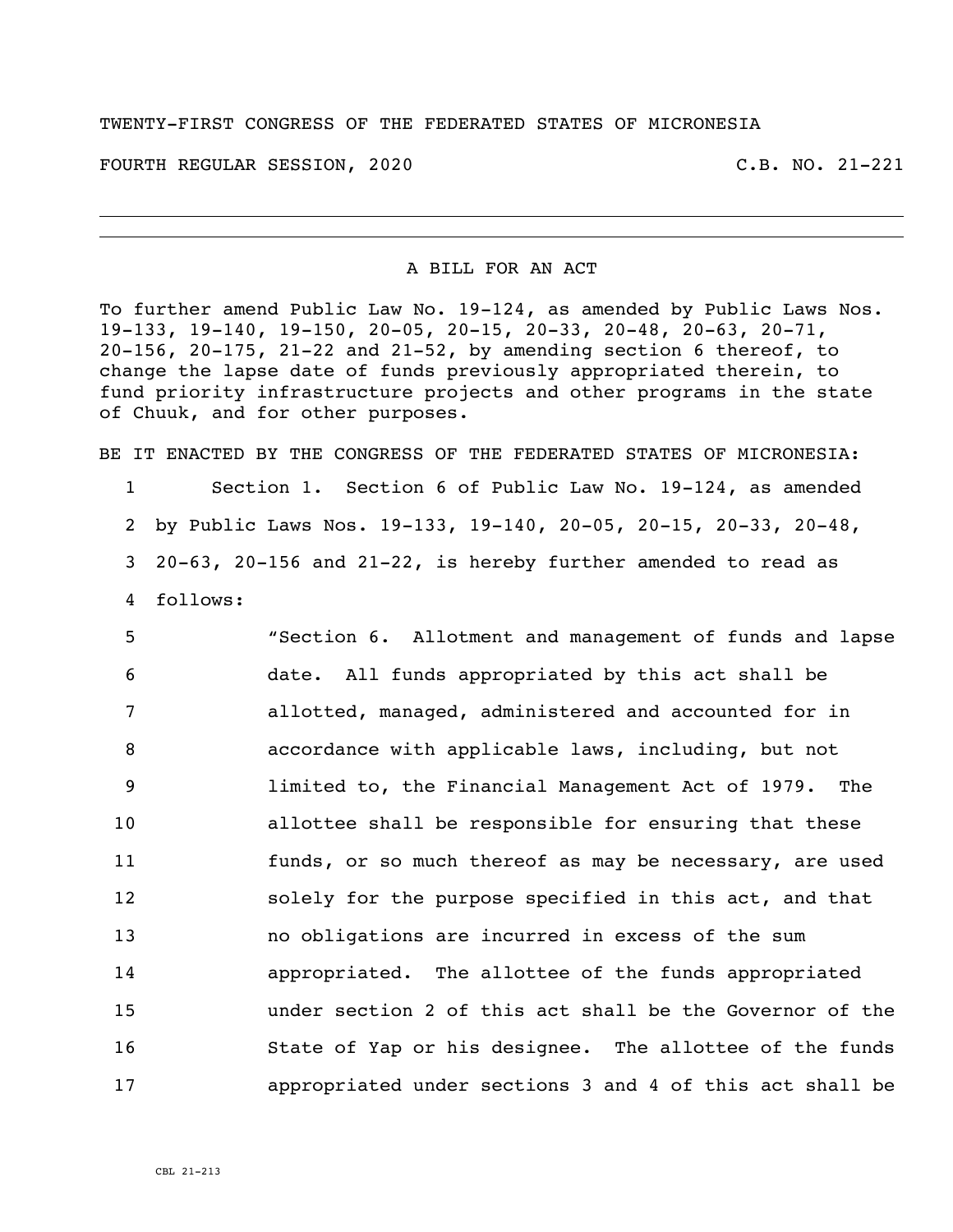| $\mathbf{1}$   | the President of the Federated States of Micronesia or                  |
|----------------|-------------------------------------------------------------------------|
| $\overline{2}$ | his designee; PROVIDED THAT, the allottee of funds                      |
| 3              | appropriated under subsections $3(1)(a)$ and $3(1(b)$ of                |
| 4              | this act shall be the Governor of Kosrae State or his                   |
| 5              | designee, the allottee of funds appropriated under                      |
| 6              | subsections $4(1)(c)$ through $4(1)(o)$ , $4(2)(f)$ , $4(3)(k)$ ,       |
| 7              | $4(3)(q)$ , $4(3)(s)$ , $4(3)(af)$ , $4(4)(b)$ , $4(4)(d)$ and          |
| 8              | $4(4)(f)$ , shall be the Pohnpei Transportation Authority               |
| 9              | (PTA); the allottee of funds appropriated under                         |
| 10             | subsections $4(1)(a)$ , $4(1)(b)$ , $4(1)(f)$ , $4(2)(c)$ , $4(2)(d)$ , |
| 11             | $4(2)(e)$ , $4(2)(g)$ , $4(2)(h)$ , $4(2)(i)$ , $4(2)(j)$ and $4(3)(x)$ |
| 12             | shall be the Secretary of the Department of                             |
| 13             | Transportation, Communications and Infrastructure or his                |
| 14             | designee; the allottee of funds appropriated under                      |
| 15             | subsections $4(3)(f)$ , $4(3)(i)$ , $4(3)(q)$ , $4(3)(w)$ and           |
| 16             | $4(3)$ (aa) of this act shall be the Luhk en Moanlap of                 |
| 17             | Kitti, the allottee of funds appropriated under                         |
| 18             | subsection $4(3)(ad)$ of this act shall be the Chief                    |
| 19             | Justice of Madolenihmw or his designee, the allottee of                 |
| 20             | funds appropriated under subsection $4(3)(ae)$ of this act              |
| 21             | shall be the Chief Justice of Kitti or his designee.                    |
| 22             | The allottee of the funds appropriated under section 5                  |
| 23             | of this act shall be the Governor of Chuuk State or his                 |
| 24             | The authority of the allottee to obligate<br>designee.                  |
| 25             | funds appropriated by this act shall lapse on September                 |